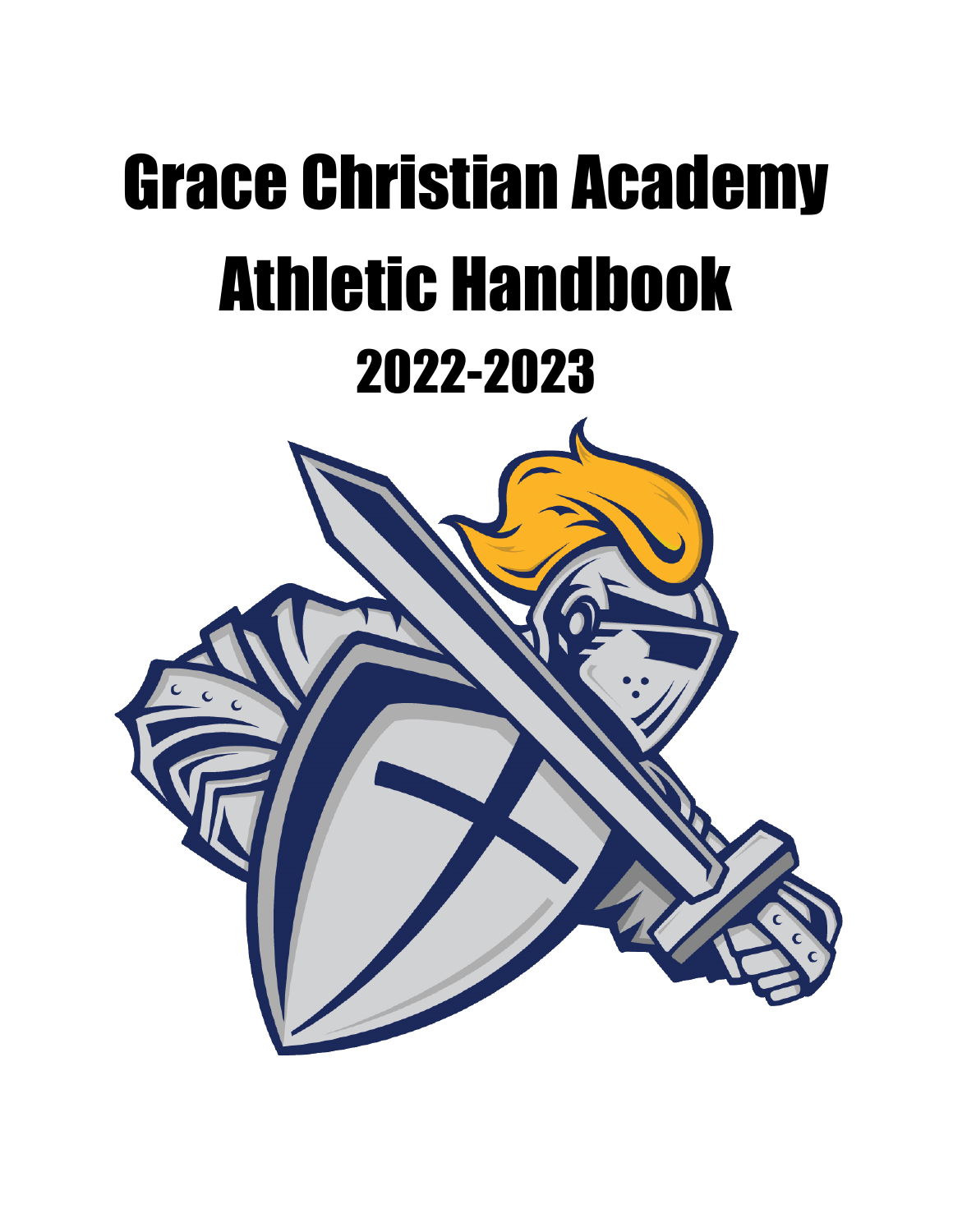#### GRACE CHRISTIAN ACADEMY ATHLETIC POLICY MANUAL

# **"And whatever you do, whether in word or deed, do it all in the name of the Lord Jesus, giving thanks to God the Father through him." Colossians 3:17**

*We value our sports programs as a tool to assist in developing well-rounded student-athletes in pursuit of wisdom and a deeper relationship with Christ. We believe that athletic participation can instill in young people all the attributes necessary for success in life and as a Christian leader. We strive to teach courage, commitment, faithfulness, family, integrity, loyalty, and sacrifice as the base for all of our athletic teams. Our prayer is that all of our athletes grow as young Christian men and women who are ready to make a difference for Christ to whom they owe their abilities. At Grace, we understand the desire to win in athletic competitions, and we are continuously in the process of developing student-athletes that understand that winning is temporary and Christ is forever.*

# **ORGANIZATIONAL CHART**

- School Board
- Administrator
- Athletic Director
- Coaches
- Student-Athlete/Parents

# **ATHLETIC PROGRAMS OFFERED**

Programs offered for junior high and high school depend on student-athletes' interest and available coaches. The 5th and 6th-grade athletes will participate at the junior high level.

- Junior High (grades 7-8):
	- 1. Boys Baseball and Girls Softball Fall Season
	- 2. Volleyball (girls) Winter Season
	- 3. Basketball (girls and boys) Winter Season
- High School (grades 9-12):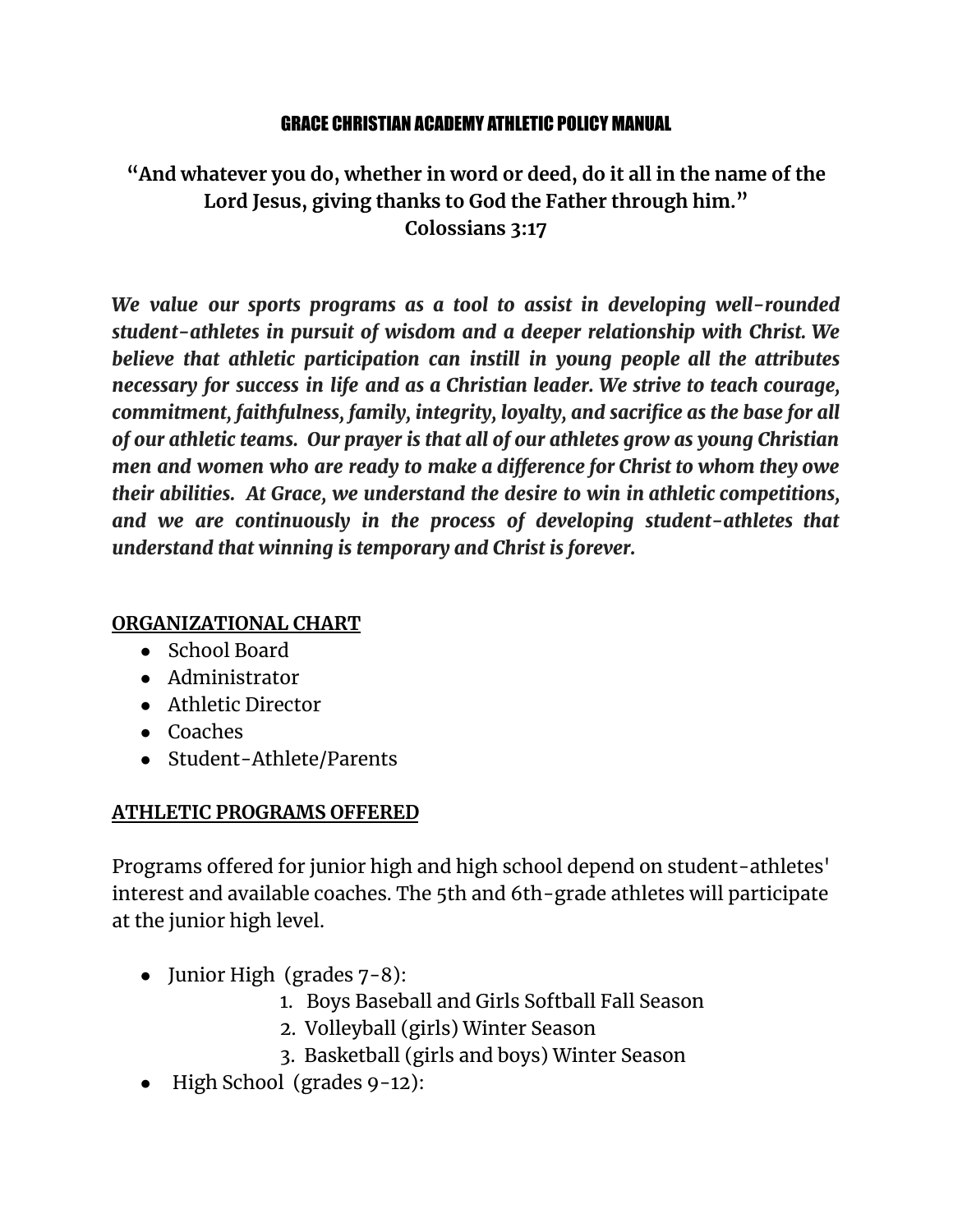- 1. Volleyball (girls) Fall Season
- 2. Soccer (co-ed) Fall Season
- 3. Basketball (girls and boys) Winter Season
- 4. Softball (girls) Spring Season
- 5. Baseball (boys) Spring Season

# **ELIGIBILITY**

At Grace Christian, we have developed our sports academic eligibility policy with your student's spiritual, academic, and athletic future in mind.

# **What is weekly ineligibility?**

- Ineligibility is when a student-athlete has two D's or one F after an eligibility check.
- The Guidance Office does all eligibility checks, and the Guidance Counselor will handle all eligibility questions. If the Guidance Counselor is unavailable, the principal will determine the eligibility status.
- Ineligibility runs from Monday to the following Monday's Final Ineligibility list.

# **What does weekly ineligibility look like?**

- Every Thursday, a "Tentative Ineligibility" Report will be run, and you will receive a RenWeb communication. This is sent to give students and parents a chance to address any issues before the final ineligibility report is run on Monday morning at 8 am.
- Any work that is turned in late will be graded at the teacher's discretion. There will be no bartering, and the Guidance Counselor will make the final decision.
- If a student is deemed ineligible, they are not allowed to attend practice, play in the scheduled games or travel with the team to away games.
- To maintain our academic integrity, there will be no changes in eligibility status after the Monday Final Ineligibility Report unless the guidance counselor was notified directly by a teacher that the ineligibility was due to an issue on their part.

# **Quarterly and Semester Ineligibility**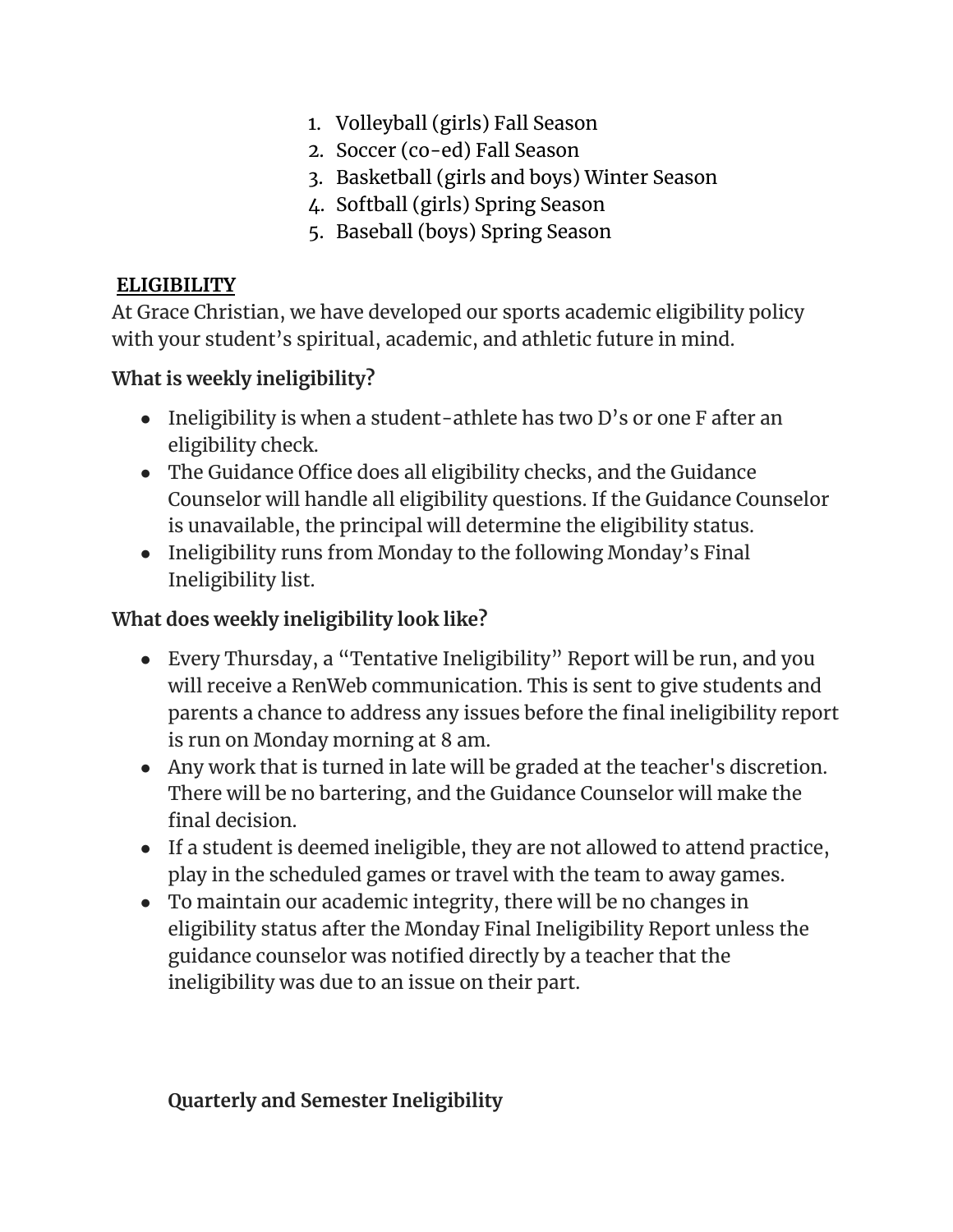- At the beginning of every quarter, the first eligibility check will be on the 10th day of school due to the need for students to accrue enough grades to run a report.
- If a student ends a quarter or a semester with an F, they will have to wait 10 school days until the second quarter eligibility check is run.

# **MEDICAL REQUIREMENTS**

No student-athlete is allowed to participate in practice or games until the Physical is turned into the office and the student is registered in the Athletic Registration Portal.

To ensure our student-athletes are physically capable of participating in our athletic programs, each student-athlete must submit an annual physical examination. The 6th and 9th-grade school physicals will be sufficient for the athletic physical requirements.

- Sports Physicals are valid for 13 months from the date of the physician signature. This requirement is monitored by the athletic department and the school office. The required forms are available in the school office or on the GCA website.
- Coaches will receive a copy of the Emergency Medical Permission Form for each student-athlete and have it available at all practices and games.

# **ATHLETIC INSURANCE POLICY**

GCA does not assume any financial liability for injuries received while students are participating on an athletic team. Athletes should have some form of insurance as a result.

# **SCHOOL ATTENDANCE**

School attendance is an integral part of the student athlete's academic responsibility. Therefore, all student-athletes are expected to have a good school attendance record.

A student who is not in attendance for more than half of the day  $(4 +$  classes) the day of a contest will not be eligible to compete in that day's competition. Exceptions: College visits, school-sponsored activities, family emergency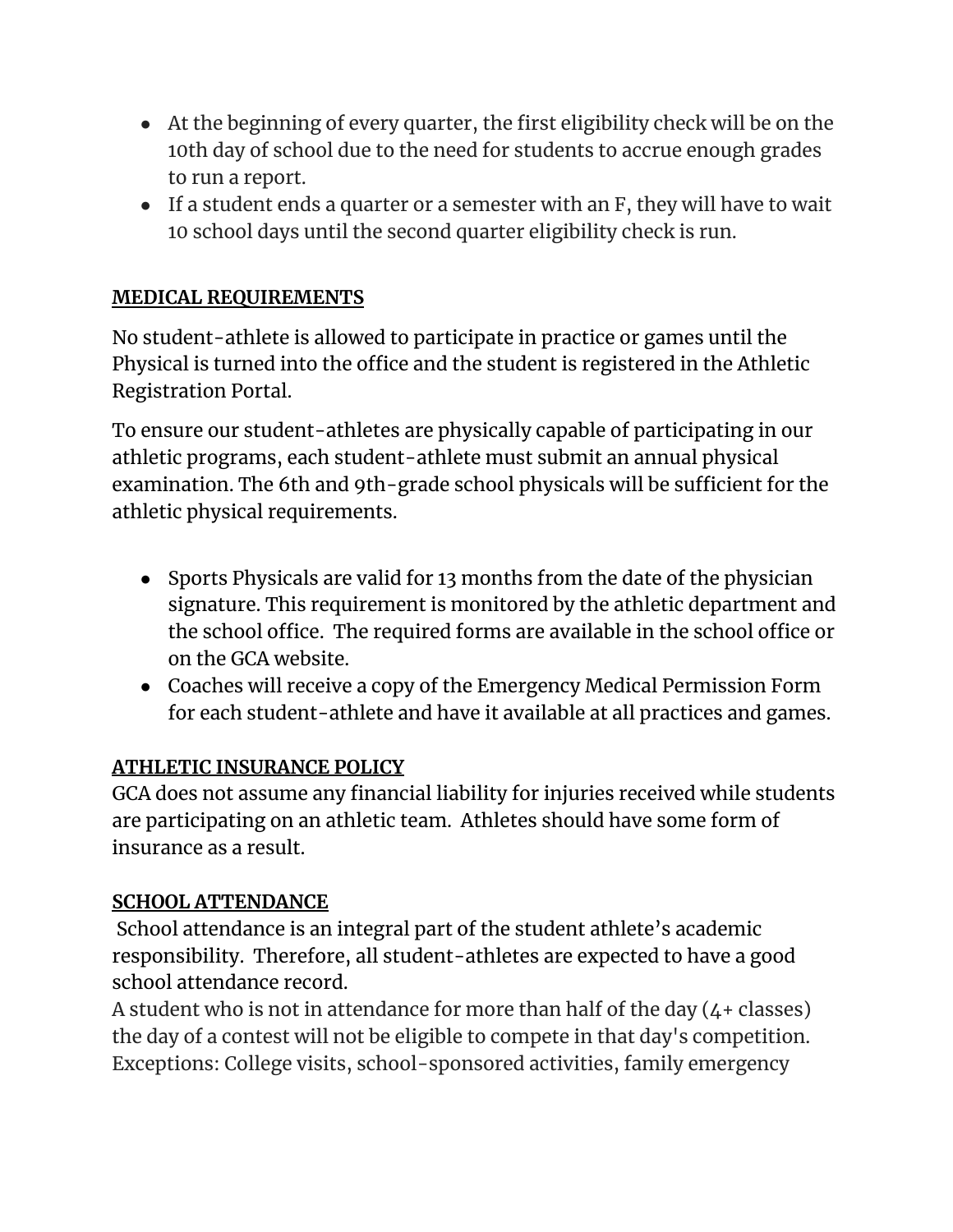(hospitalization/death), or other circumstances approved at the discretion of the Academy's Athletic Director and/or Administrator.

- Student-athletes are expected to be in class the entire day to participate in practice/games. Exceptions are made for doctor's appointments or family emergencies. Student-athletes are also expected to be in class the entire day following a game unless the student-athlete is ill, has a doctor's appointment, or has a family emergency.
- All class assignments are due as scheduled for the student-athletes on the day of the game and the day following the game. It is recommended that all assignments are submitted before leaving campus for classes missed due to early dismissal. Tests and quizzes scheduled during early release are administered at the discretion of the individual teacher.
- An excused or unexcused absence is determined by the front office and school administration.

# **PRACTICE/GAME ATTENDANCE**

Practice is essential to an athletic team. This is the time when the team develops unity, teamwork, skills, game strategies, and self-discipline. It is expected that the student-athlete will place a high priority on practice time.

- Each coach will develop a practice schedule for the season that is coordinated with the Athletic Director, understanding that changes are expected. Practices will begin and end promptly at the scheduled time.
- Student-athletes are expected to attend whenever there is a practice/game unless they have permission from their coach to be absent. Excused absences from practice/games are granted for personal illness, death in the family, or special family/church occasions. The absence will be excused by the coach and should be communicated with the coach to be excused.
- Practices/games missed for work and outside functions are not encouraged. These events, although valuable, are not excused if it conflicts with the athletic schedule without approval from the coach.
- Student-athletes must attend the entire practice/game. Early dismissals are not permitted unless approved before the practice/game by the coach.
- Practice and/or game misses may result in the reduction of playing time. The coach has the authority to make these decisions.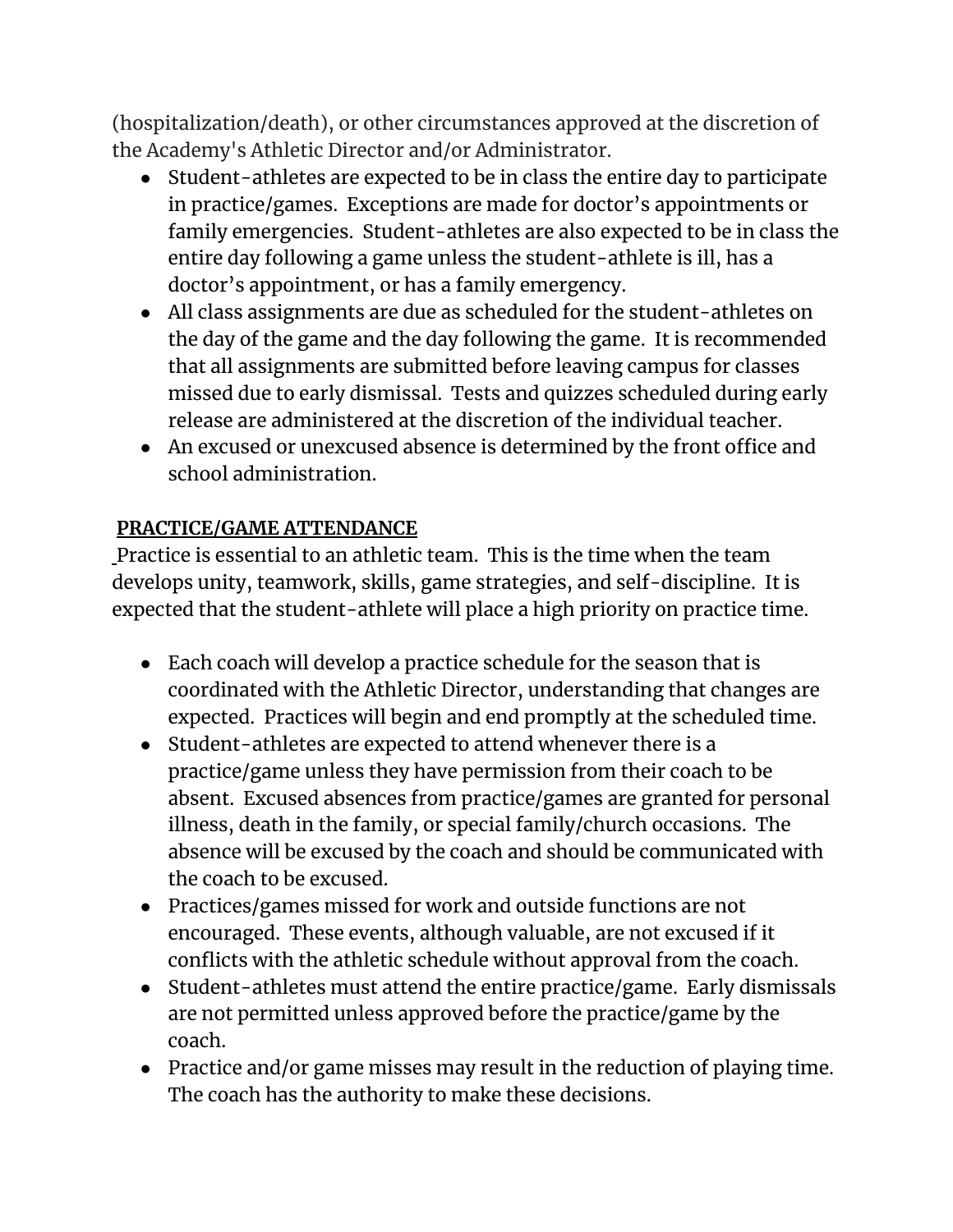- An excessive unexcused absence may result in dismissal from the team. The coach's attendance records will stand as the final authority when computing absences. The coach will communicate excessive absences to the Athletic Director. Together they will communicate with the athlete and parent about the dismissal from the team and the reason for the dismissal.
- Required practices are held on school days only. Fall sports begin in August, two full weeks before school starts; winter sports on November 1; and spring sports begin after the varsity basketball seasons are over. Saturday practices are permitted with approval from the Athletic Director. Vacation day practices (i.e., Christmas, Thanksgiving, and Spring Break) are to be attended if the student-athlete is in town. Every effort should be made to participate in games during vacation days. Absence from vacation day practices must be communicated with the coach. The coach has the authority to make playing time decisions based on vacation day practice misses.
- Injured student-athletes who cannot physically participate are expected to attend all practices and games to support their team. Practice exceptions are for physical therapy or other medical-related appointments. Injured athletes will sit on the bench with the team during all games.
- Any student-athlete that will not attend a practice or game due to an excused absence must *personally* notify the coach as far in advance as possible. If the coach does not work at GCA, please notify the Athletic Director.

#### **CONDUCT AND DRESS**

The student-athlete is strategically positioned to give others a picture of our school, and it should not be taken lightly. Student-athletes are expected to conduct themselves as ladies and gentlemen – on and off the field or court as well as be a testimony of Jesus Christ by their actions and words. Additionally, student-athletes should take pride in their personal appearance, understanding that their appearance is a reflection of GCA.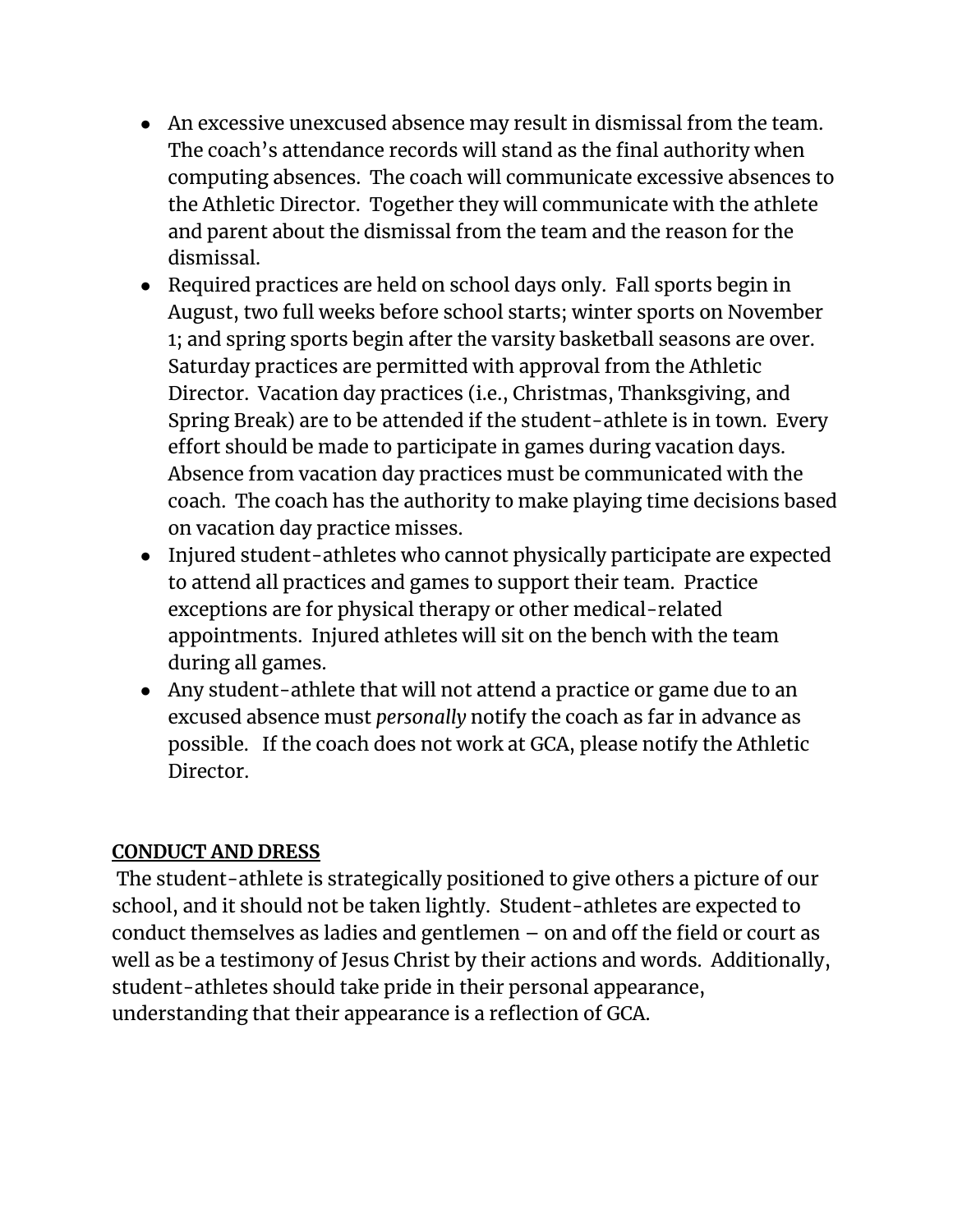- If any student-athlete willfully damages the property of GCA or that of any opposing school, that student-athlete is liable for the damage and is subject to appropriate disciplinary action.
- Student-athletes will show proper respect for their teammates, coaches, officials, and fans at all times. Taunting or disrespect toward opposing players, coaches, fans, or referees is not tolerated.
- As a minimum, the student-athlete will adhere to the GCA dress code at all home and away games as defined in the student handbook. Student-athletes arriving from other athletic events (games or practice) are permitted to remain without having to change clothes.
- Individual coaches may set special standards for game days or special situations (such as tournaments) with the approval of the Athletic Director.
- No jewelry (including visible body piercing objects) shall be worn in any sport, practice, or game.

# **SPORTSMANSHIP CODE**

As in all athletics areas, it is expected that our student-athletes and fans conduct themselves in a Christ-like manner. Our faculty and administration are committed to promoting a high level of sportsmanship in such a way that avoids belittling others. Uncompromising respect for referees and officials is the standard. A focus on winning is best tempered by an attitude of mutual respect. It is understood that watching any GCA athletic contest is a privilege and not a right. The following guidelines will be adhered to during all athletic competitions:

- Be reverent during prayer and the national anthem.
- Cheer for our team and not against anyone. Do not "boo" or make degrading remarks to anyone (i.e., opposing players, opposing fans, referees). Be positive! Do not question the abilities of a player on our team and/or the decisions made by a coach. If you have a question about what a coach is doing, approach the coach and ask your question in a manner to provide clarification. Questioning a coach regarding starting line-ups and/or schematic decisions is not appropriate.
- Coaches are the only individuals that are to communicate with game officials. Parents, players, and fans are to refrain from making comments to officials.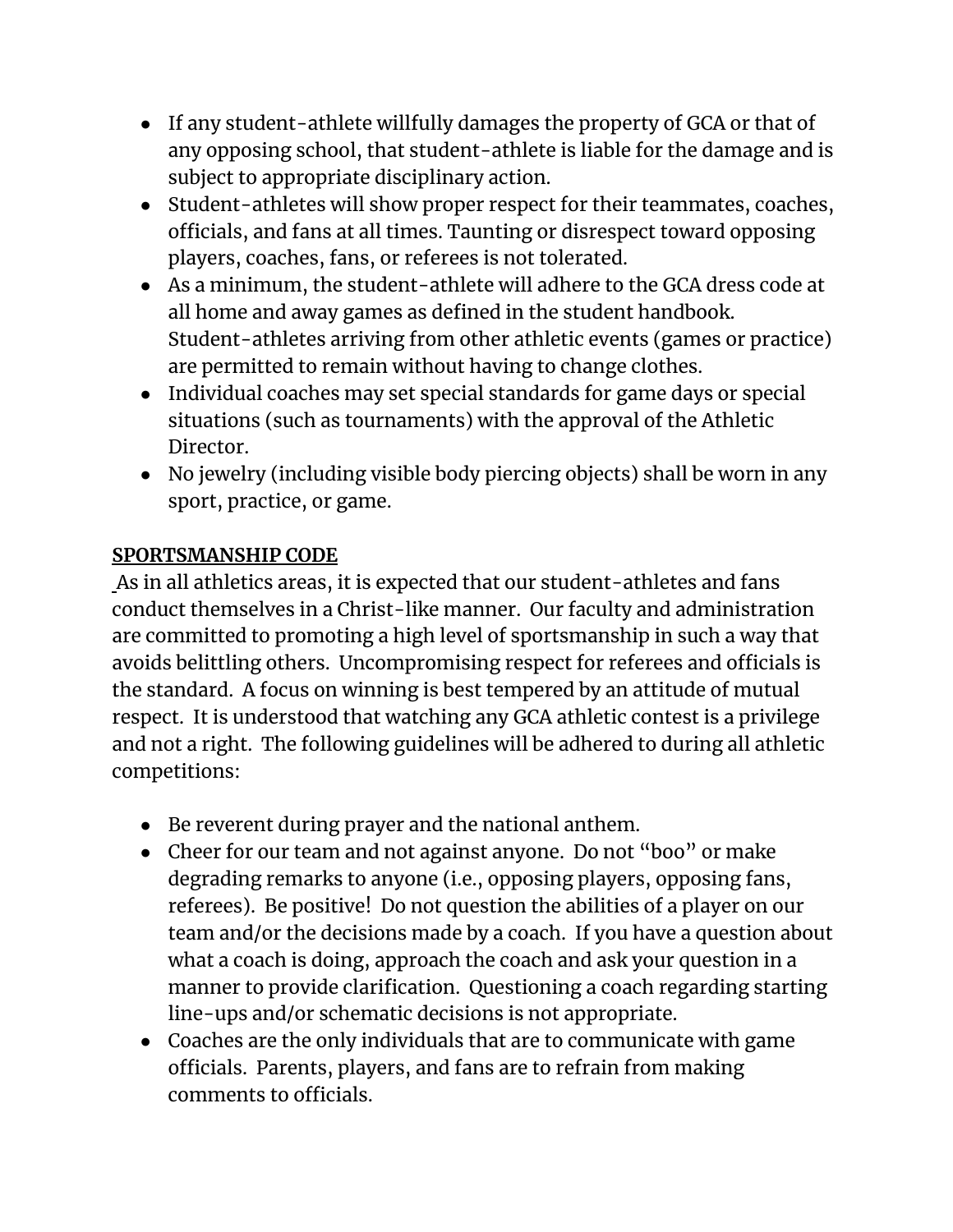- Avoid anything that tends toward destructiveness or misuse of property, such as beating on the sides of the gym or banging on the bleachers.
- Inappropriate and disruptive noises should not be made during games.
- Remain off the playing floor or field, including before the contest begins, during halftimes or other breaks in the action, and after the game is over.
- Abuse of any of these spectator guidelines may result in removal from the premises.

# **DISCIPLINARY ACTIONS**

Participation in athletics is an honor, and a privilege as our student-athletes are a public example to other students. Violation of the guidelines in this manual will result in disciplinary action (i.e., game suspension or team dismissal). Together, the athletic director, administration, and head coach have the authority to remove an athlete from any team when necessary.

- Technical Fouls/Cautions/Ejections. Any athlete receiving a conduct technical foul, unsportsmanlike caution (yellow/red card), or a verbal caution will result in discussion with the head coach as deemed necessary. Any student-athlete receiving a red card or technical in two consecutive games is immediately removed from that game/match and the next game/match. Any additional conduct fouls/cautions will result in a meeting with the coach, the student-athlete, the parents, and the Athletic Director for further disciplinary actions.
- Any student-athlete receiving two detentions in a semester (other than for tardies) will be deemed ineligible for the next contest their team competes. Each subsequent detention after the second detention will result in the student being deemed ineligible for the appropriate number of games. Excessive detentions will result in a meeting with the coach, the student-athlete, the parents, and the athletic director for further disciplinary actions.
- An individual leaving a squad without the coach's permission or because of an athletic rule violation forfeits all awards and may not participate on any other athletic team that same sports season.
- Any conduct on a team-sanctioned trip or during a team-sanctioned event that compromises the integrity of the athletic department or the school can result in dismissal from the athletic team and may result in removal from athletics at Grace.

# **UNIFORMS, EQUIPMENT, AND FEES**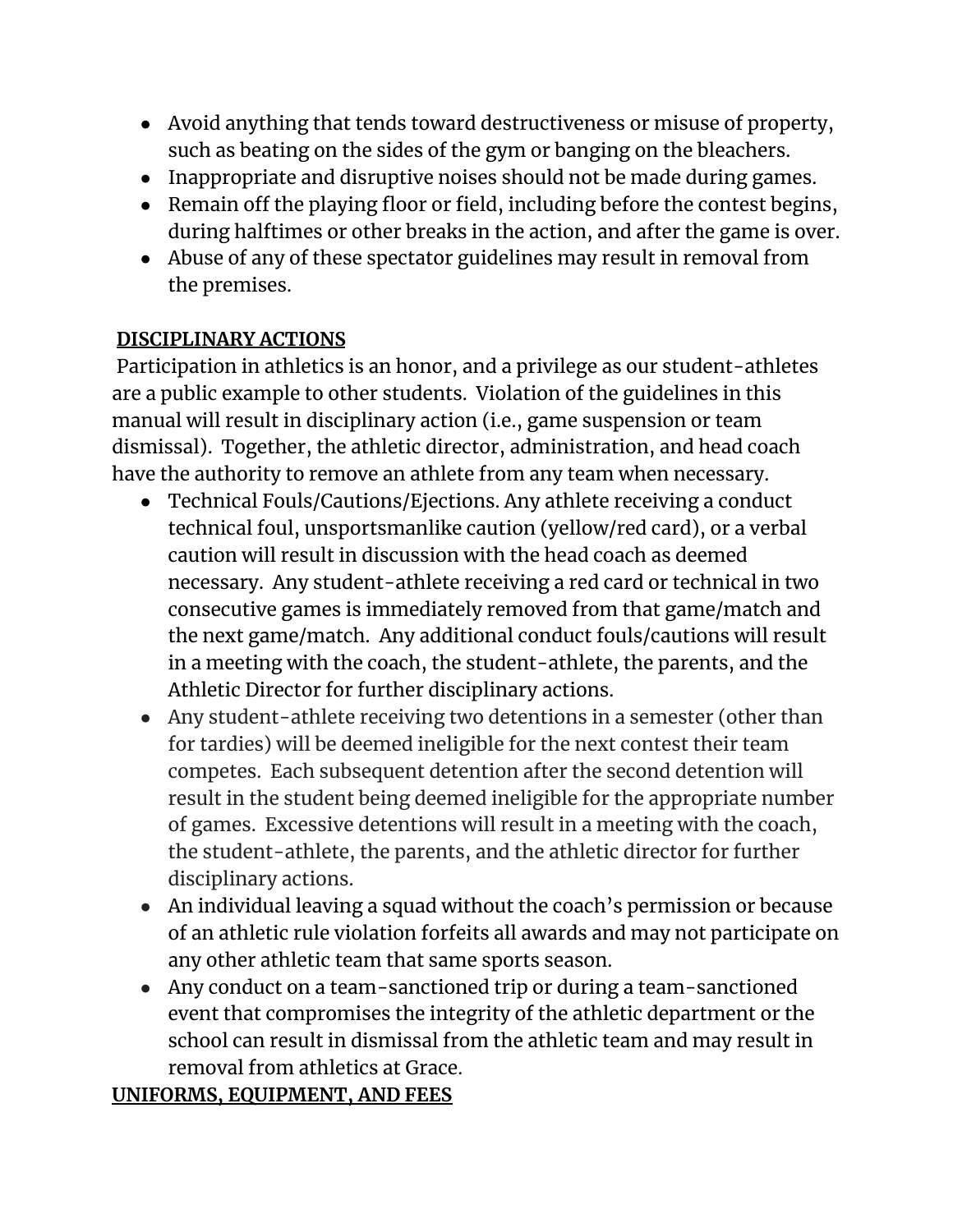Good stewardship is vital as we take care of what has been provided for us. Therefore, all equipment must be handled with respect.

- Uniforms are used for games only. They are not to be worn except for a game for which they have been specified. This means that student-athletes are not to wear them in PE class or for any other occasion without permission from the Athletic Director. Coaches who would like their teams to wear uniforms to school may allow their teams to do so.
- Uniforms are the property of GCA and are to be returned clean at the completion of every athletic season. If a uniform is not returned or is damaged, the student-athlete must pay the replacement cost unless the uniform was paid for by the student.

# **PLAYING TIME POLICY**

There are no playing time requirements. Parents and student-athletes should understand that playing time is determined by skill level. It is implicitly understood that attitude, commitment, and work ethic are major components to be considered as well. It is left to the coach's discretion as they build their team and each player's skill level is developed.

# **TOURNAMENTS**

Grace teams have the opportunity to participate in tournaments that sometimes require an overnight stay. Student-athletes are responsible for the cost of accommodations and their meals. Student-athletes are expected to adhere to all school codes of conduct while on these trips.

# **GAME CANCELLATION POLICY**

Games are often canceled due to inclement weather or poor field conditions.

- Authority to cancel games: The athletic director makes the final decision to cancel games.
- Authority to cancel practices: The team head coach will make the final decision regarding canceling practices.
- Announcement: During school hours, information is passed to the classrooms. Additionally, the cancellation will be posted on the GCA website, and/or a parent alert will be sent to notify parents.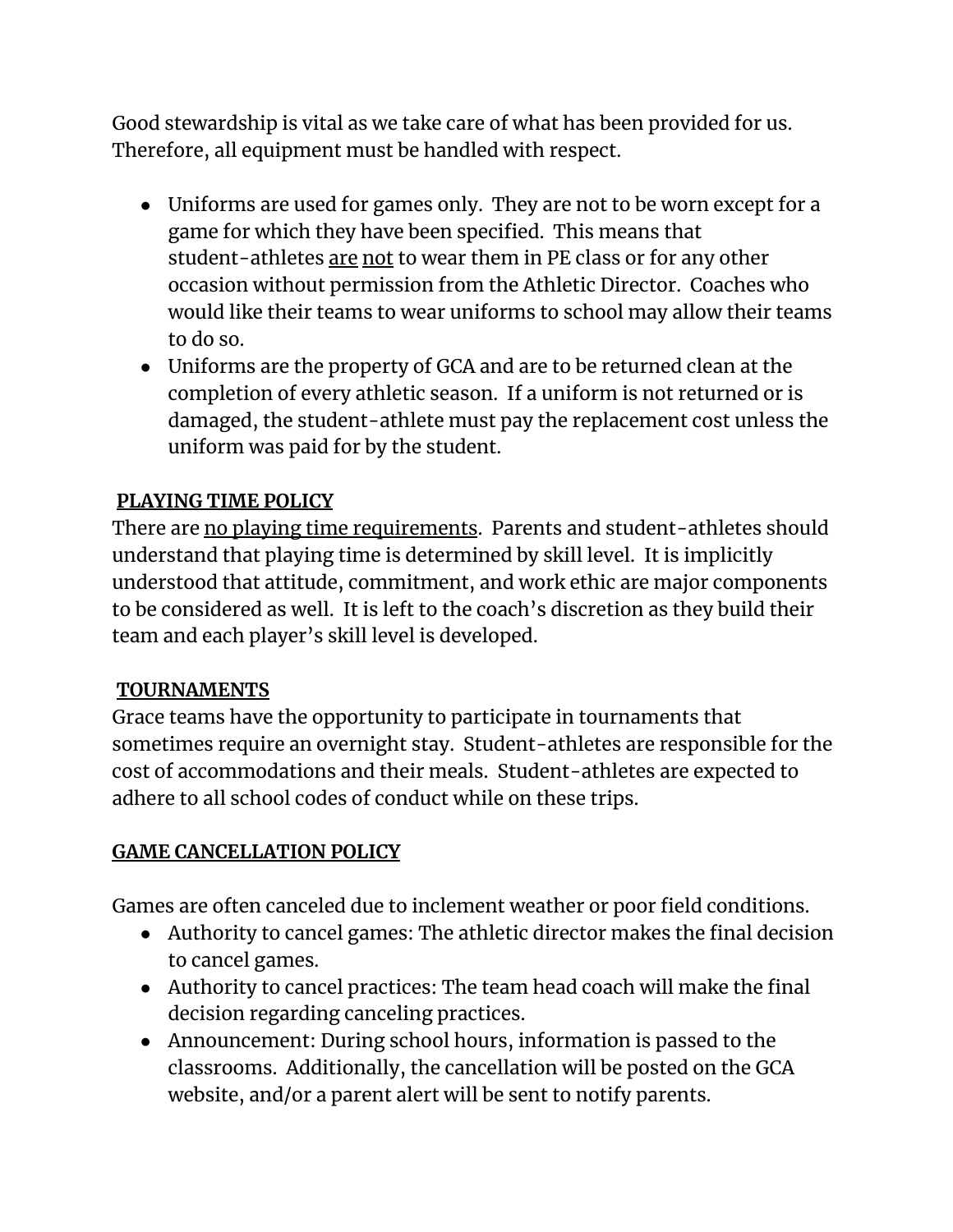# **TRANSPORTATION GUIDELINES**

- Best efforts will be made to provide school transportation for all student-athletes to games.
- When transportation is provided, all student-athletes must ride in school-provided transportation to away games. The student-athlete may return home with a parent provided the parent signs for the athlete to ride home with them on the appropriate form.
- Transportation plans for games will be announced to the student-athletes. If parent transportation is necessary, this information will be communicated in advance.

# **AWARDS AND RECOGNITION**

·

Awards are important in a person's life, and we recognize our student-athletes for their God-given ability and achievement and as a means of motivation. Each individual sports team will conduct an individual award ceremony at the conclusion of that sports season. This ceremony will be set up by the sports coach in conjunction with the athletic director.

- To earn a high school letter, a student-athlete must participate in one sport for one year. If a player "letters" the player will receive a letter "G" with the appropriate pin (ball of the sport played) and a bar. Each year after that, when that same player "letters" again, they will receive another "bar" pin for the same sport. Any Student-athletes unable to complete a season due to injury, illness, or other such circumstances may earn an award if the coach feels it is justified.
- One student-athlete from each GCA team (JH, JV, and Varsity) will receive an award recognizing Christian character (The Crusader Award). To be eligible for this award, the student-athlete must be a full-time student at GCA. Coaches will award up to three additional trophies at the discretion of the Athletic Director, based upon overall statistics and contribution to the team.
- Student-athletes who play at the varsity level in at least three sports in a school year are eligible for the Triple Letter Award if they meet the individual team letter requirements.
- The top senior athlete is chosen for the Dallas Washer Award by the Athletic Director and Administration.